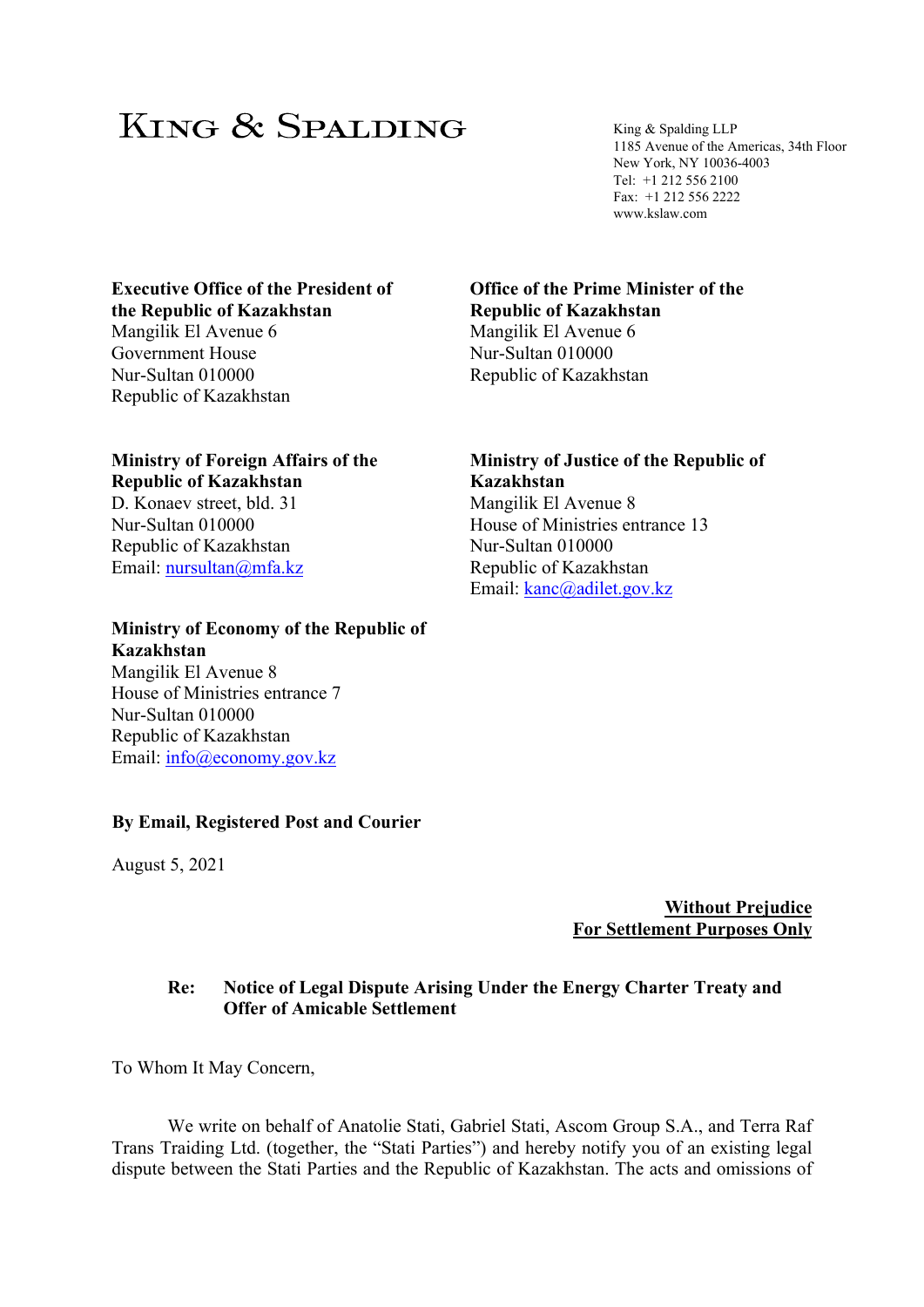the Republic of Kazakhstan ("Kazakhstan") described below constitute serious and repeated breaches of the protections accorded to the Stati Parties and their investment under the Energy Charter Treaty (the "ECT"), in violation of the ECT and international law.

Kazakhstan has forced the Stati Parties to provide this notice because it has deliberately flouted its obligation under the ECT to satisfy an arbitral award rendered in favor of the Stati Parties by an esteemed tribunal that concluded that the Stati Parties were grossly mistreated at the hands of senior level Kazakh governmental officials. Notwithstanding that this arbitral award has been upheld on two separate occasions by the highest court at the agreed seat of the arbitration (Stockholm, Sweden), Kazakhstan, through the auspices of its Ministry of Justice, has orchestrated an international strategy of frivolous and abusive litigation in an effort to avoid enforcement and payment of the arbitration award, causing the Stati Parties serious financial harm for which Kazakhstan should be held responsible. Stated simply, notwithstanding presenting itself to the international investment community as a sovereign that honors the rule of law, Kazakhstan has shown itself to be nothing more than an international outlaw that flouts its legal obligations designed to protect foreign investors.

The purpose of this letter is to summarize the nature of the legal dispute between the Stati Parties and Kazakhstan, and to invite Kazakhstan to resolve the dispute amicably, in accordance with Article 26 of the ECT. This letter is expressly made without prejudice to any positions that the Stati Parties may adopt in any subsequent international arbitration proceeding, should the parties fail to reach an amicable resolution of this matter within the three-month period contemplated in Article 26 of the ECT. For the avoidance of doubt, the contents of this letter are intended to be illustrative of Kazakhstan's international law violations rather than exhaustive, and the Stati Parties expressly reserve their rights to assert claims based on any misconduct by Kazakhstan in the course of an eventual arbitration proceeding, including, without limitation, any misconduct affecting the investment described herein.

On December 19, 2013, an international arbitration tribunal constituted under the ECT and the rules of the Arbitration Institute of the Stockholm Chamber of Commerce (the "SCC") rendered an award in the arbitration between the Stati Parties and Kazakhstan (as corrected on January 17, 2014, the "ECT Award"). The ECT Award, as you are aware, held that the Stati Parties were protected investors in Kazakhstan who owned protected investments, and that Kazakhstan violated its obligations under the ECT with respect to those investments. On this basis, the ECT Award held that Kazakhstan was liable under international law and owed compensation to the Stati Parties in excess of US\$500 million, including legal costs and interest.

Pursuant to Article 26(8) of the ECT, "the awards of arbitration, which may include an award of interest, shall be final and binding upon the parties to the dispute. …Each Contracting Party shall carry out without delay any such award and shall make provision for the effective enforcement in its Area of such awards." (emphasis added).

Kazakhstan unsuccessfully applied to the Svea Court of Appeal in Sweden for set-aside of the ECT Award. In fact, the Swedish courts rejected Kazakhstan's set-aside efforts on four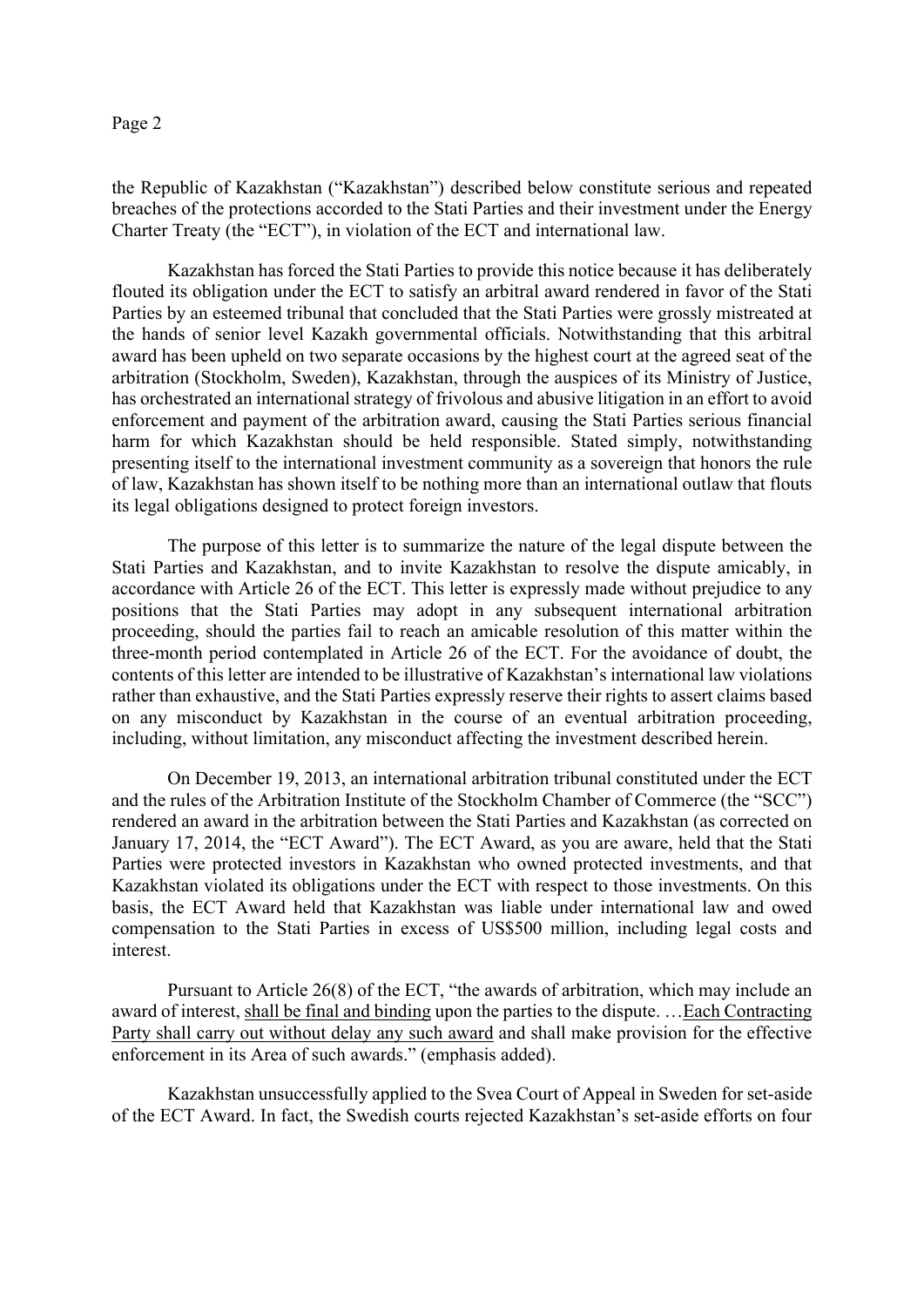separate occasions,<sup>1</sup> rendering the ECT Award final, binding, and unappealable. And yet, in disregard of its obligations under the ECT Award and international law, almost eight years after the issuance of the Award, Kazakhstan has yet to comply with its terms. As a result of Kazakhstan's breaches of the ECT and international law, the Stati Parties have been forced to pursue enforcement of the ECT Award for many years and in numerous jurisdictions. To date, the ECT Award has been successfully recognized by courts in Belgium, Luxembourg, Italy, the Netherlands, Sweden, and the United States. But Kazakhstan still refuses to abide by the terms of the ECT Award, in flagrant breach of Article 26(8) of the ECT, and instead has adopted a course of strategic evasion, opposition, and harassment, causing further damage to the Stati Parties.

In addition to refusing to honor the binding, final and unappealable ECT Award and opposing its recognition and enforcement at every step, Kazakhstan has taken affirmative measures to harass and cause harm to the Stati Parties through frivolous litigation and groundless and vexatious allegations of fraud, and has engaged in sham transactions to try to shield its assets from enforcement.

Among other things, Kazakhstan initiated a baseless lawsuit against the Stati Parties in the United States District Court, District of Columbia for alleged violations of the Racketeer Influenced and Corrupt Organizations Act (the "RICO Action"). Kazakhstan alleged that the Stati Parties obtained the ECT Award by fraud (an allegation that has been rejected by courts in no fewer than six different jurisdictions: Belgium, Italy, Luxembourg, the Netherlands, Sweden, and the United States) and that their efforts to enforce and collect on the Award are unlawful. The District Court appropriately rejected all of Kazakhstan's allegations and determined that the RICO Action was nothing more than an illegitimate attack on the Stati Parties predicated entirely on the Stati Parties' "initiation and prosecution of non-frivolous litigation" to enforce "a valid and binding arbitral award." The District Court called Kazakhstan's RICO Action an "ill-advised" suit based on a "far-fetched theory of RICO liability lack[ing] legal support" and "an improper use of the auspices of this Court to revive and prolong a dispute that is over[.]" Kazakhstan's initiation and pursuit of the RICO Action was clearly designed to harass and cause harm to the Stati Parties.

Kazakhstan has also pursued bad faith litigation against various business associates of the Stati Parties, apparently aimed at branding the Stati Parties *persona non grata* and deterring third parties from doing business with them. To that end, Kazakhstan has filed numerous bad faith third-party discovery proceedings in the United States under U.S.C. Section 1782 against various financial institutions and law firms (including King & Spalding LLP) who are known to have had involvement with the Stati Parties and their business activities, not only in Kazakhstan but also elsewhere in the world. Kazakhstan also brought a frivolous civil fraud claim in the New York state court against the Stati Parties' creditor bondholder, U.S.-based private equity firm Argentem Creek Partners ("ACP") and its CEO, ostensibly on the basis of

<sup>&</sup>lt;sup>1</sup> The Svea Court of Appeal upheld the ECT Award in full, dismissing all of Kazakhstan's challenges (including allegations of fraud), and denied Kazakhstan the right to appeal its judgment to the Swedish Supreme Court on December 9, 2016. The Swedish Supreme Court rejected Kazakhstan's extraordinary review application on October 24, 2017. On January 31, 2020, the Svea Court of Appeal dismissed Kazakhstan's second challenge of the ECT Award filed on the basis of alleged new evidence. The Swedish Supreme Court again upheld the ECT Award and dismissed all of Kazakhstan's challenges to the Award on May 18, 2020.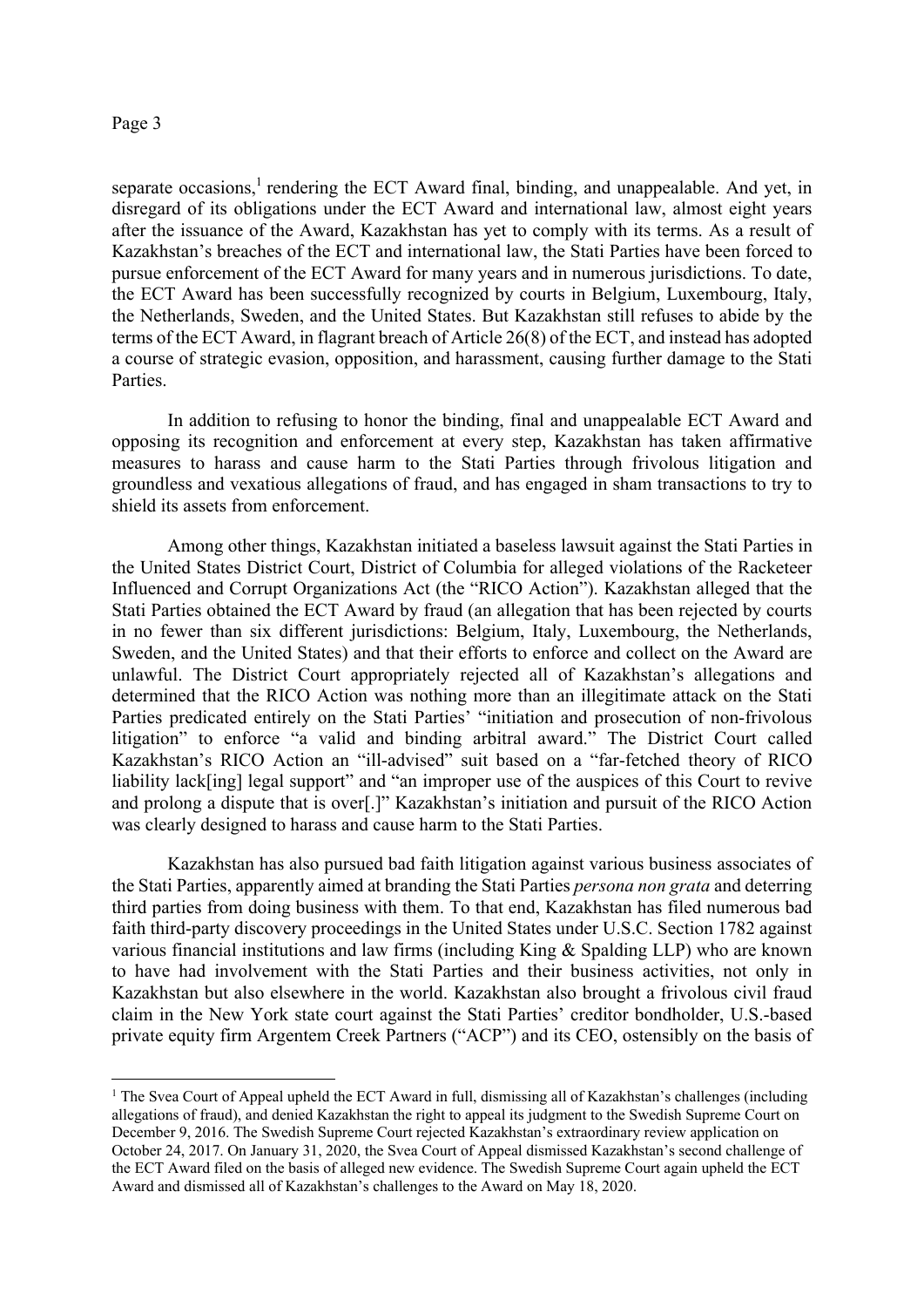ACP providing certain financial assistance to the Stati Parties in their ECT Award enforcement efforts. These measures form part of Kazakhstan's transparent strategic course of harassment and intimidation through illegitimate and bad faith litigation.

As noted above, Kazakhstan has also engaged in sham transactions to try to shield its assets from enforcement of the legally binding and final ECT Award. Specifically, in October 2017, the Stati Parties obtained an attachment of assets of Kazakhstan's National Fund in Belgium held by BNY Mellon in its capacity as the global custodian of the National Fund, managed by the National Bank of Kazakhstan ("NBK") in its capacity as the trustee manager of the Fund. Kazakhstan and NBK appealed the attachment, arguing among other things that the attached funds were not Kazakhstan's and if they were, they were immune from attachment under the sovereign immunity doctrine.

As you are aware, the Brussels Court of Appeal recently confirmed the Stati Parties' attachment and rejected Kazakhstan's and NBK's appeal. The Court held that "the concrete circumstances of the case contain sufficient indications of the existence of simulation" deployed by Kazakhstan in order to hide its assets beyond the reach of the Stati Parties. The court further determined that "this is clearly a case of created appearances, which the Stati parties rightly contest by levying an attachment against the real holder of the bank accounts/funds" and that the underlying National Fund trust management agreement between Kazakhstan's Ministry of Finance and NBK is "a mere pretence to the outside world and third parties." The Belgian court also rejected all of Kazakhstan's and NBK's arguments relating to sovereign immunity of the attached assets, finding that the relevant National Fund assets "are invested solely with a view to maximizing long-term returns" and as such "do not fall under the protection of state immunity." Kazakhstan's instigation of sham transactions (or "simulation", as the Belgian court put it) to try to shield its assets from enforcement is yet another example of Kazakhstan's blatant violation of the ECT and international law and has caused significant damage to the Stati Parties.<sup>2</sup>

Kazakhstan's refusal to honor the ECT Award, and its abusive and bad faith litigation campaign, has drawn strong rebuke from courts involved in those proceedings. In the words of the United States District Court, District of Columbia:

> "[T]he Republic of Kazakhstan had every right to litigate the petition to confirm the arbitral award, and they had every right to appeal my decision. But those proceedings are over. These are post-judgment proceedings. And the Republic of Kazakhstan and its counsel needs to get that into their heads because the level of intransigence that we've seen to date is not acceptable and it officially ends today . . . .

<sup>&</sup>lt;sup>2</sup> A similar conclusion was reached by the Amsterdam Court of Appeal in its judgment of 9 May 2019 concerning an attachment levied by the Stati Parties on the shares in Dutch entity KMG Kashagan B.V. held by Kazakhstan via its sovereign wealth fund Samruk-Kazyna JSC ("Samruk"). In particular, the Dutch court found that "Samruk cannot invoke their legal independence vis-à-vis Kazakhstan to pursue their own policies that are different from those of (the politically responsible persons in) Kazakhstan", as a result of which the court found Samruk (jointly with Kazakhstan) to operate "as a means of keeping Kazakhstan's substantial assets of out of the control of creditors".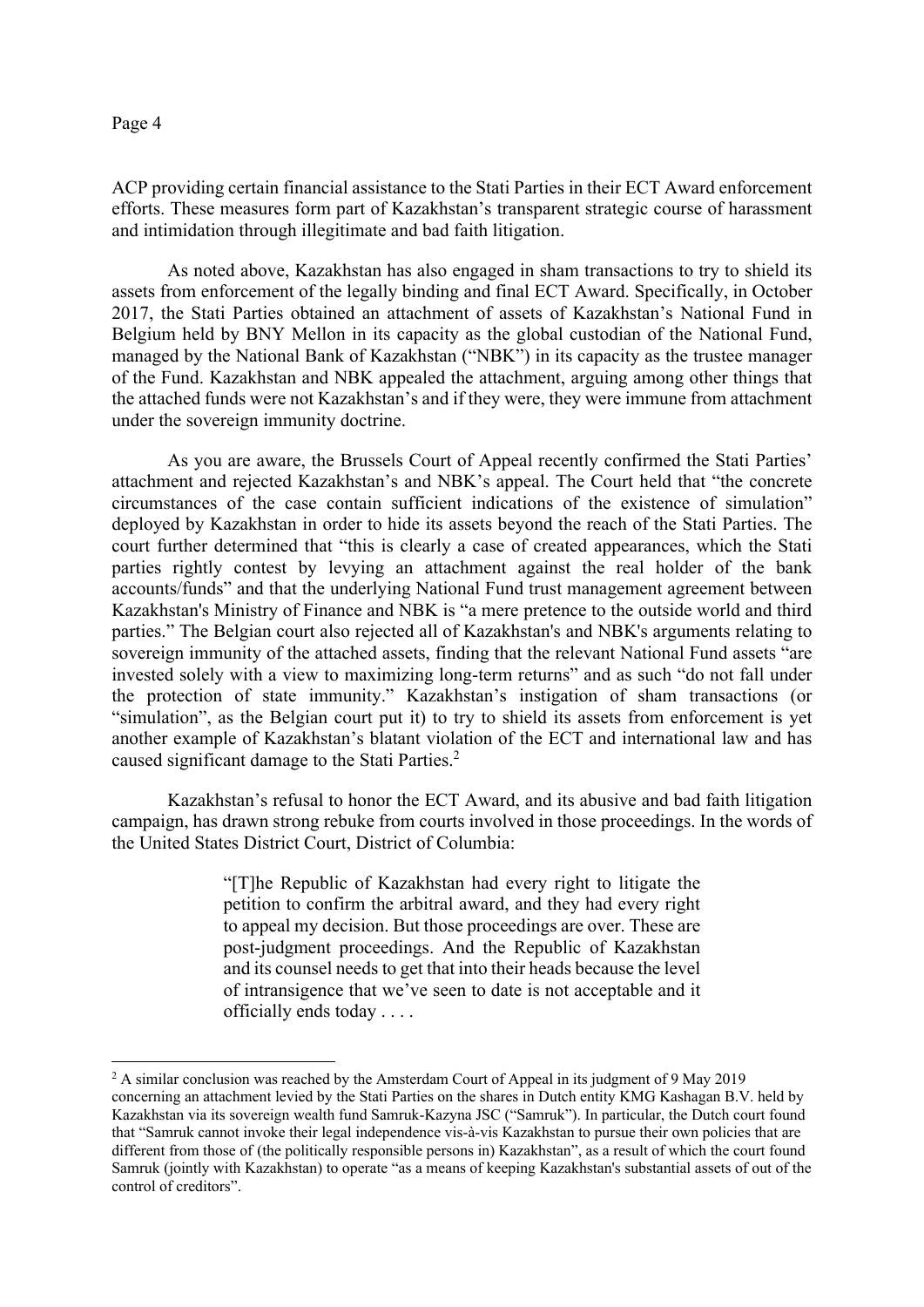I note that Kazakhstan repeatedly insists that this is a foreign arbitral award and its assets are in foreign countries. The way to avoid further proceedings in the United States, then, would be to satisfy the arbitral award with those assets and jointly inform the Court that that has been accomplished. And you're welcome to do that at any time."3

Notwithstanding the above, Kazakhstan has not heeded the words of the District Court or any other court that has rejected its frivolous and abusive legal positions and condemned its failures to abide by the rule of law. Instead, Kazakhstan continues to breach its obligations under the ECT and international law.

Each of the Stati Parties qualifies as an "Investor of a Contracting Party" under Article 1(7) of the ECT. Specifically, Anatolie Stati and Gabriel Stati each hold the nationality of Moldova and Romania, which are Contracting Parties to the ECT. Ascom is incorporated in Moldova, and Terra Raf is incorporated in Gibraltar, to which the ECT applies by virtue of Article 45(1).

The Stati Parties own protected investments as crystallized in the ECT Award. As that Award held, the Stati Parties were the rightful owners of numerous protected investments in Kazakhstan. The ECT Award crystallized the Stati Parties' rights related to those investments, and furthermore itself constitutes an investment within the meaning of Article 1(6) the ECT, which defines "investment" broadly as "every kind of asset," including (but not limited to) "tangible and intangible . . . property, and any property rights . . . ;" "claims to money and claims to performance pursuant to contract having an economic value and associated with an Investment;" and "any right conferred by law or contract or by virtue of any licenses and permits granted pursuant to law to undertake any Economic Activity in the Energy Sector." The ECT further provides that "[a] change in the form in which assets are invested does not affect their character as investments…" Thus, the Stati Parties are protected investors with protected investments.

The acts described above, as well as related acts and omissions of Kazakhstan since December 2013, constitute serious and material violations of the protections accorded to the Stati Parties and their investments under the ECT. In particular, the ECT requires Kazakhstan to: (i) at all times accord fair and equitable treatment to investments; (ii) provide the most constant protection and security; (iii) refrain from impairing the management, maintenance, use, enjoyment, or disposal of investments by unreasonable or discriminatory measures; (iv) treat investments in accordance with international law; (v) observe any obligations it has entered into with an investor or in relation to an investment; and (vi) refrain from unlawfully expropriating an investment.

Kazakhstan's conduct violates those provisions, and we are confident that any arbitral tribunal constituted to hear this dispute would reach that conclusion and order Kazakhstan to pay significant compensation to the Stati Parties.

<sup>&</sup>lt;sup>3</sup> Transcript of the Hearing before the D.C. Federal Court on 10 August 2020, pp. 3 and 27.